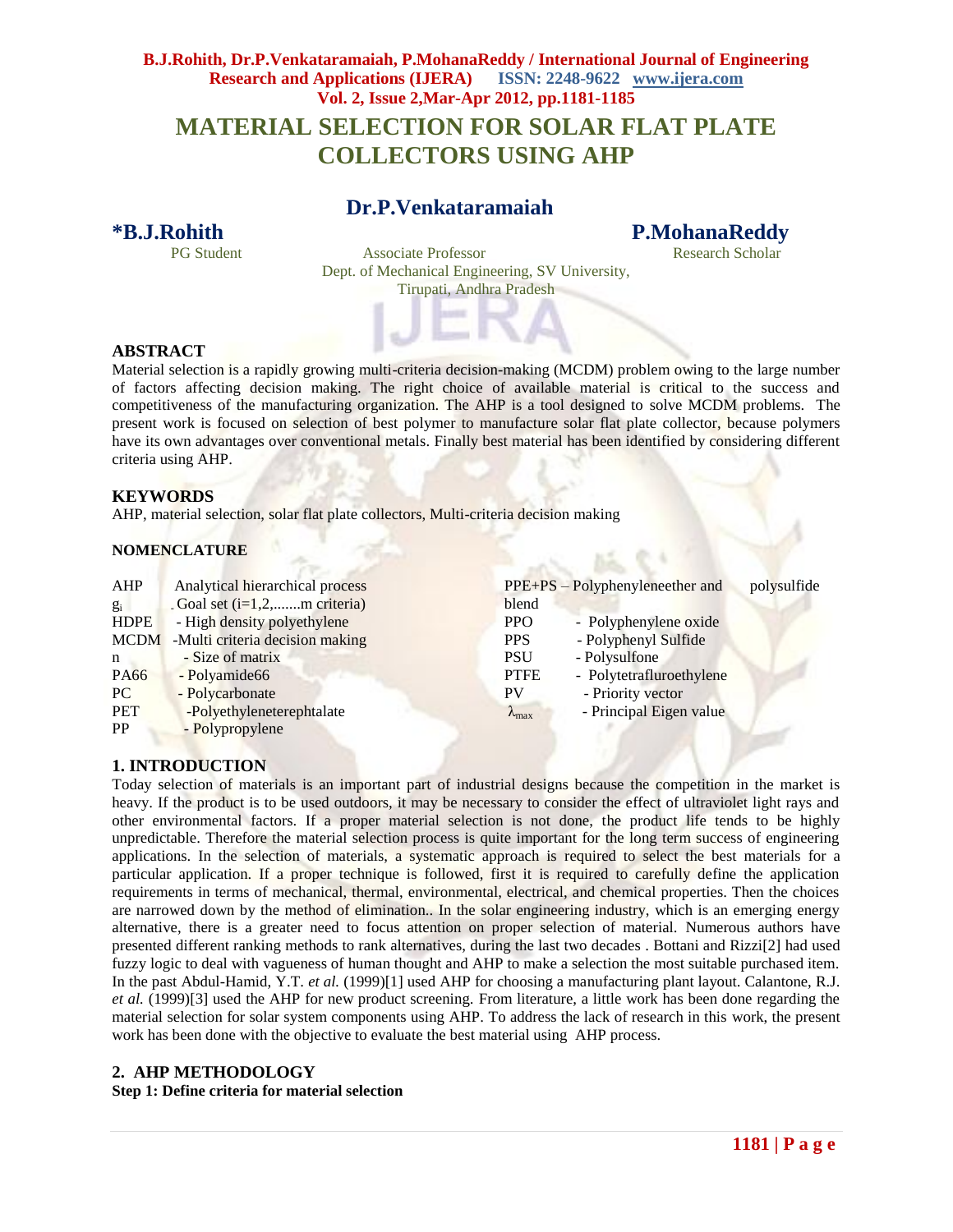### **B.J.Rohith, Dr.P.Venkataramaiah, P.MohanaReddy / International Journal of Engineering Research and Applications (IJERA) ISSN: 2248-9622 www.ijera.com Vol. 2, Issue 2,Mar-Apr 2012, pp.1181-1185**

The first step in any material selection procedure is to establish the criteria to be used for assessing the material. To comply with the criteria for material selection and their importance required data were collected based on the consideration of literature. Important criteria were selected. After defining the criteria for selecting the supplier, the different experts were asked to identify the importance of each criterion by using Saaty s scale

#### **Step 2: Structure the hierarchical model**

This phase involves building the AHP hierarchy model. The developed AHP model, based on the identified criteria, contains five levels: the goal, the criteria, and alternatives. Figure 6 shows an illustrative 3-level hierarchy for the material selection problem. The goal of our problem in selecting the material for the solar flat plate collectors is identified in the first level. The second level criteria are

| Density                         | A |  |
|---------------------------------|---|--|
| Thermal conductivity            | B |  |
| Cost                            |   |  |
| Safety level temperature        |   |  |
| Tensile strength                |   |  |
| Coefficent of thermal expansion |   |  |
| Notch impact strength           |   |  |
|                                 |   |  |

The lowest level of the hierarchy contains of the alternatives, namely the different materials to be evaluated in order to select the best material as shown in Figure 1



**Figure1:** Hierarchical structure of the problem

#### **Step 3: Formation of pairwise comparison matrix**

Obtain the pair wise comparisons of the relative importance of the criteria in achieving the goal. The criteria are density, thermal conductivity, cost, safety level temperature, tensile strength, coefficient of thermal expansion, notch impact strength will be compared with each other in order to determine the relative importance of each factor to accomplish an overall.According to expert judgment density is not very strongly Preferred than thermal conductivity factor with respect to the best polymer. This means from saaty scale as shown in Table 1, 1/7 is the factor. Likewise expert judgment in linguistic variables is given in below Table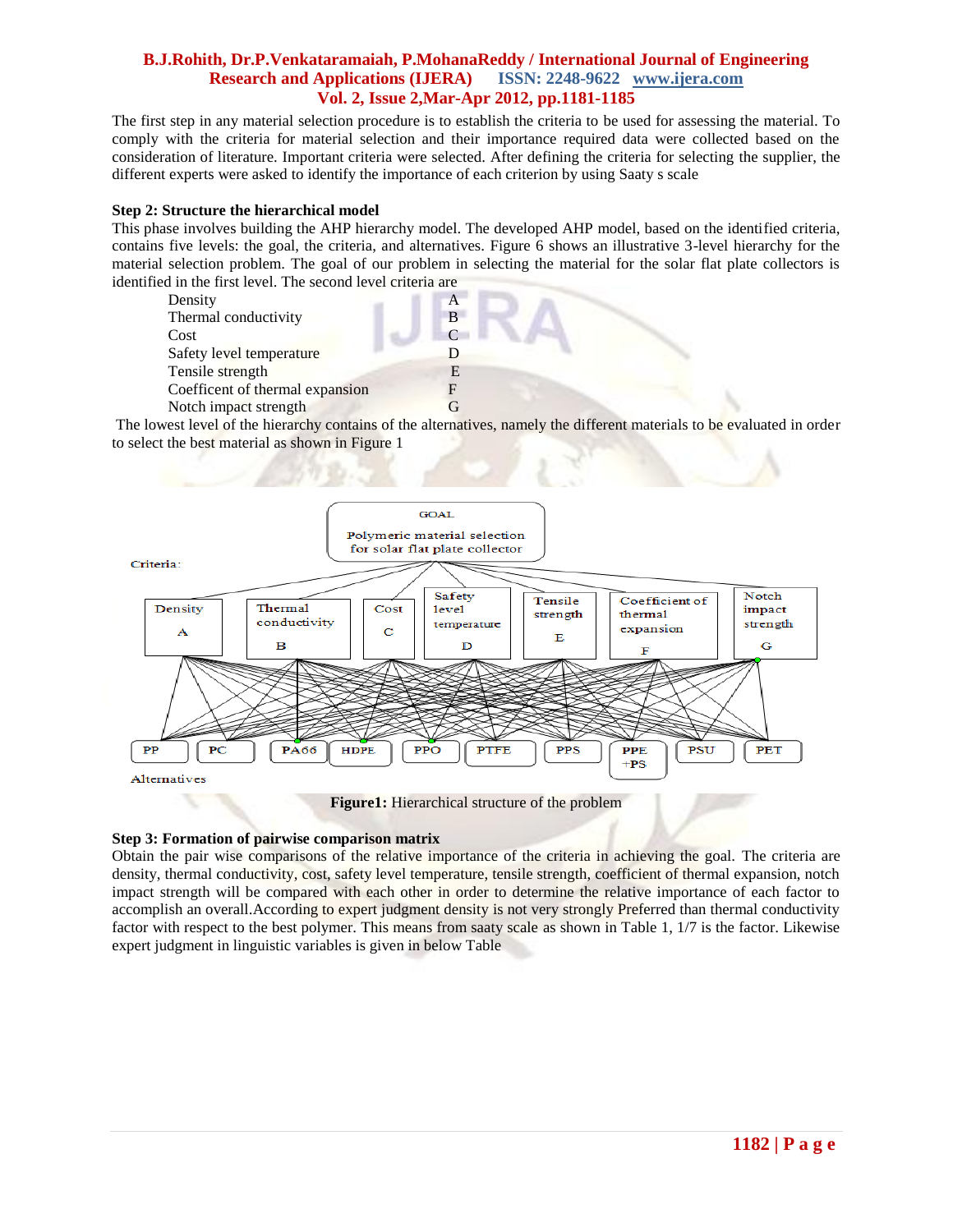## **B.J.Rohith, Dr.P.Venkataramaiah, P.MohanaReddy / International Journal of Engineering Research and Applications (IJERA) ISSN: 2248-9622 www.ijera.com Vol. 2, Issue 2,Mar-Apr 2012, pp.1181-1185**

| Intensity of importance       | Definition                 | Explanation                                            |  |  |
|-------------------------------|----------------------------|--------------------------------------------------------|--|--|
|                               | Equally preferred          | Two activities contribute equally to the               |  |  |
|                               |                            | objective                                              |  |  |
| 3                             | Moderately preferred       | Experience and judgment slightly favor one             |  |  |
|                               |                            | activity over another                                  |  |  |
| 5                             | Strongly preferred         | Experience and judgment strongly favor                 |  |  |
|                               |                            | one activity over another                              |  |  |
| 7                             | Very strongly preferred    | An activity is favored very strongly over              |  |  |
|                               |                            | another; its dominance demonstrated in                 |  |  |
|                               |                            | Practice.                                              |  |  |
| 9                             | Extremely preferred        | The evidence favoring one activity over                |  |  |
|                               |                            | another is of the highest possible order of            |  |  |
|                               |                            | affirmation                                            |  |  |
| 2,4,6,8                       | For compromise between the | Sometimes one needs to interpolate a                   |  |  |
|                               | values                     | compromise judgment numerically.                       |  |  |
| $1/3$ , $1/5$ , $1/7$ , $1/9$ | Reciprocals of the above   | If activity 'i' has one of the above quantity assigned |  |  |
|                               | quantities                 | to it when compared with activity 'j' then j has       |  |  |
|                               |                            | reciprocal value when compared with 'i'                |  |  |

**Table 1: AHP measurement scale**

#### **Table 2: Pairwise comparison of criteria**

|             | $\mathbf{A}$            | B                       | $\mathbf C$    | D               | E               | ${\bf F}$      | $\mathbf G$    | $7\sqrt{z}$ | Priority<br>vector       |
|-------------|-------------------------|-------------------------|----------------|-----------------|-----------------|----------------|----------------|-------------|--------------------------|
| A           | $\mathbf{1}$            | 1/7                     | 1/8            | 1/5             | 1/3             | 1/5            | 1/4            | 0.248       | 0.025<br>$Pv_1$          |
| B           | $7\phantom{.0}$         | 1                       | 1/3            | $\overline{4}$  | 5               | $\overline{3}$ | 5              | 2.549       | 0.258<br>Pv <sub>2</sub> |
| $\mathbf C$ | 8                       | $\overline{3}$          | $\mathbf{1}$   | $\overline{4}$  | 6               | 3              | 5              | 3.65        | 0.370<br>$P_{V_3}$       |
| ${\bf D}$   | 5                       | 1/4                     | 1/4            | $\mathbf{1}$    | $\overline{4}$  | 1/3            | 5              | 1.032       | 0.101<br>$Pv_4$          |
| ${\bf E}$   | $\overline{\mathbf{3}}$ | 1/5                     | 1/6            | 1/4             | $\mathbf{1}$    | 1/5            | $1/5$          | 0.548       | 0.036<br>$Pv_5$          |
| ${\bf F}$   | 5                       | 1/3                     | 1/3            | $\overline{3}$  | $\overline{5}$  | $\mathbf{1}$   | $\overline{4}$ | 1.075       | 0.162<br>$Pv_6$          |
| G           | $\overline{4}$          | 1/5                     | $1/5$          | 1/3             | 5               | 1/4            | 1              | 0.679       | 0.066<br>$Pv_7$          |
| Total       | 33<br>$\mathbf{T}_1$    | 5.125<br>T <sub>2</sub> | 2.407<br>$T_3$ | 12.783<br>$T_4$ | 26.333<br>$T_5$ | 7.983<br>$T_6$ | 18.45<br>$T_7$ | 10.1825     |                          |

#### **Step4: Calculation of Eigen vectors**

Eigen vectors are computed for the above matrix to obtain good approximation of priorities using geometric mean method. This is done by multiplying the elements in each row and taking their *n*th root. Where n is number of criteria.

Eigen vector for density  $=7\sqrt{(1*1/7*1/8*1/5*1/3*1/5*1/4)}=0.248$ For thermal conductivity  $=7\sqrt{(7*1*1/3*4*5*3*5)} = 2.549$ For cost  $=7\sqrt{(8*3*1*4*6*3*5)} = 3.65$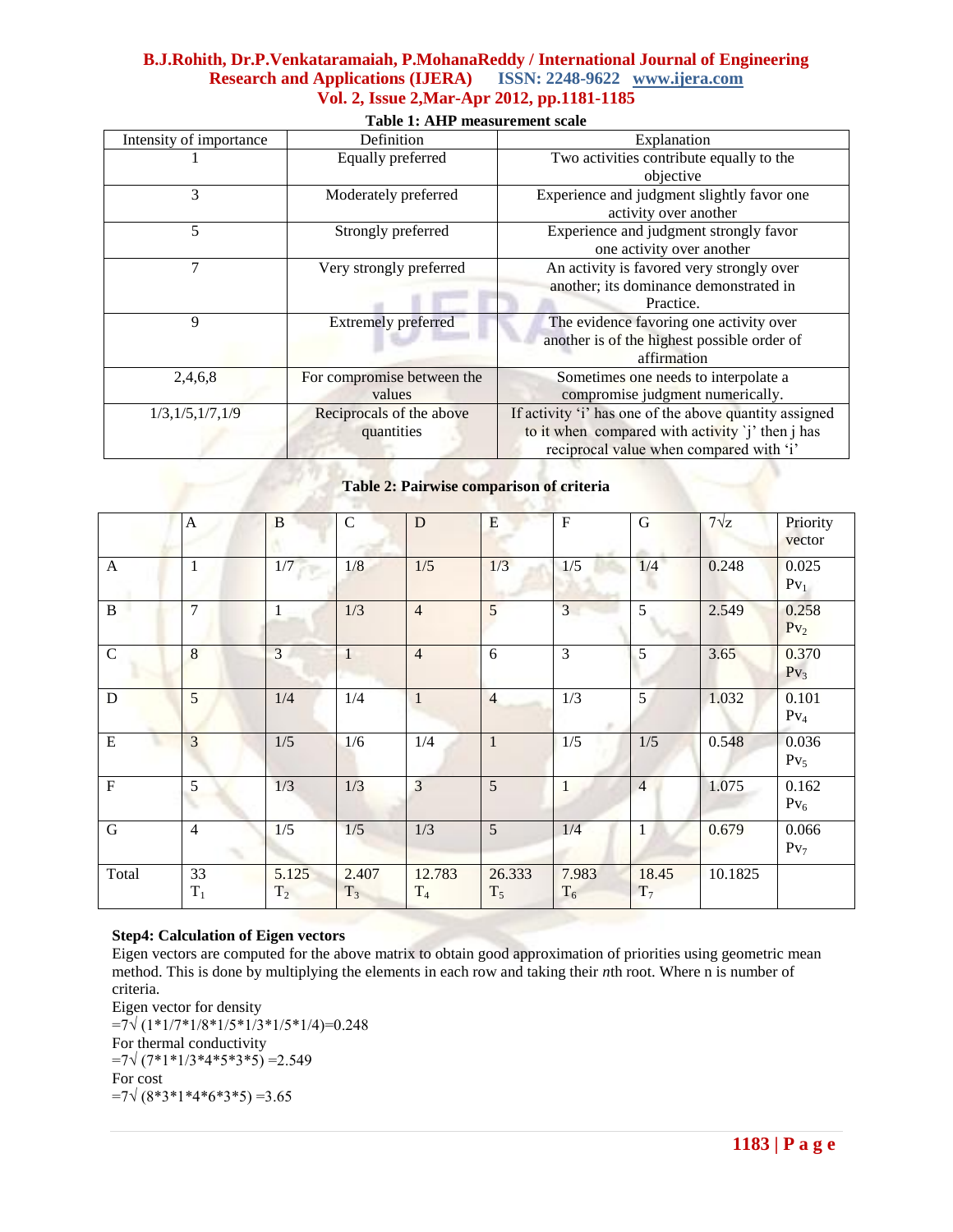### **B.J.Rohith, Dr.P.Venkataramaiah, P.MohanaReddy / International Journal of Engineering Research and Applications (IJERA) ISSN: 2248-9622 www.ijera.com Vol. 2, Issue 2,Mar-Apr 2012, pp.1181-1185**

For safety level temperature

 $=7\sqrt{(5*1/4*1/4*1*4*1/3*5)} = 1.032$ For tensile strength  $=7\sqrt{(3*1/5*1/6*1/4*1*1/5*1/5)} = 0.372$ For coefficient of thermal expansion  $=7\sqrt{(5*1/3*1/3*3*5*1*4)}=1.650$ For notched izod impact strength  $=7\sqrt{(4*1/5*1/5*1/3*5*1/4*1)}=0.679$ 

#### **Step5: Calculation of priority vector**

Priority vectors (pv) are obtained by normalizing the Eigen vector column by total sum of column elements Priority vector for density =0.248/10.182=0.025

For thermal conductivity  $=2.549/10.182=0.258$ For cost  $=3.65/10.182=0.358$ For safety level temperature =1.032/10.182=0.101 For tensile strength  $=0.372/10.182=0.036$ For coefficient of thermal expansion  $=1.649/10.11=0.109$ For tensile strength  $=0.679/10.182=0.066$ 

#### **Step 6: Calculation of Principal Eigen value**

Multiplying the column totals with the respective PV of each row and then adding the results to obtain Principal Eigen value

 $\lambda_{\text{max}} = \sum_{i=1}^{n} T_i^* \text{Pv}_i$ 

(33\*0.025+5.125\*0.258+2.407\*0.358+12.783\*0.101+26.333\*0.036+7.983\*0.162+18.45\*0.066)  $=7.736$ 

**Step 7: Calculation of consistency index**

Then consistency index is calculated. We get

 $C.I=(\lambda_{\text{max}}-n)/(n-1)$  $=(7.736-7)/6$  = 0.122

#### **Step 8: Calculation of consistency ratio**

The consistency ratio, CR is obtained by dividing CI with random Consistency number for the same size matrix. In this case R.I is 1.32 as the size of matrix is seven see Table 2.

 $C.R = (C.I/R.I)$ 

 $= (0.122/1.32)$ 

 $= 0.092$ 

The value of CR should be less than 10% to be acceptable, in some cases up to 20% may be tolerated. Same calculations can be done for alternatives with respect to criteria, and final global priorty weightage is shown below.

| Table 3: Total priority weight of alternatives with respect to criteria |  |  |  |
|-------------------------------------------------------------------------|--|--|--|
|                                                                         |  |  |  |

|             | A     | B     | C     | D     | E     | $\mathbf F$ | G     | Priority | rank |
|-------------|-------|-------|-------|-------|-------|-------------|-------|----------|------|
|             | 0.024 | 0.251 | 0.358 | 0.101 | 0.036 | 0.162       | 0.066 |          |      |
| PP          | 0.267 | 0.019 | 0.281 | 0.021 | 0.018 | 0.051       | 0.043 | 0.1262   | 2    |
|             |       |       |       |       |       |             |       |          |      |
| PC          | 0.059 | 0.024 | 0.146 | 0.122 | 0.122 | 0.102       | 0.464 | 0.1188   | 3    |
|             |       |       |       |       |       |             |       |          |      |
| PA66        | 0.087 | 0.089 | 0.078 | 0.27  | 0.222 | 0.175       | 0.054 | 0.0951   | 6    |
|             |       |       |       |       |       |             |       |          |      |
| <b>HDPE</b> | 0.217 | 0.375 | 0.223 | 0.031 | 0.014 | 0.022       | 0.06  | 0.190    |      |
|             |       |       |       |       |       |             |       |          |      |
| <b>PPO</b>  | 0.143 | 0.029 | 0.098 | 0.048 | 0.082 | 0.127       | 0.137 | 0.0699   | 8    |
|             |       |       |       |       |       |             |       |          |      |